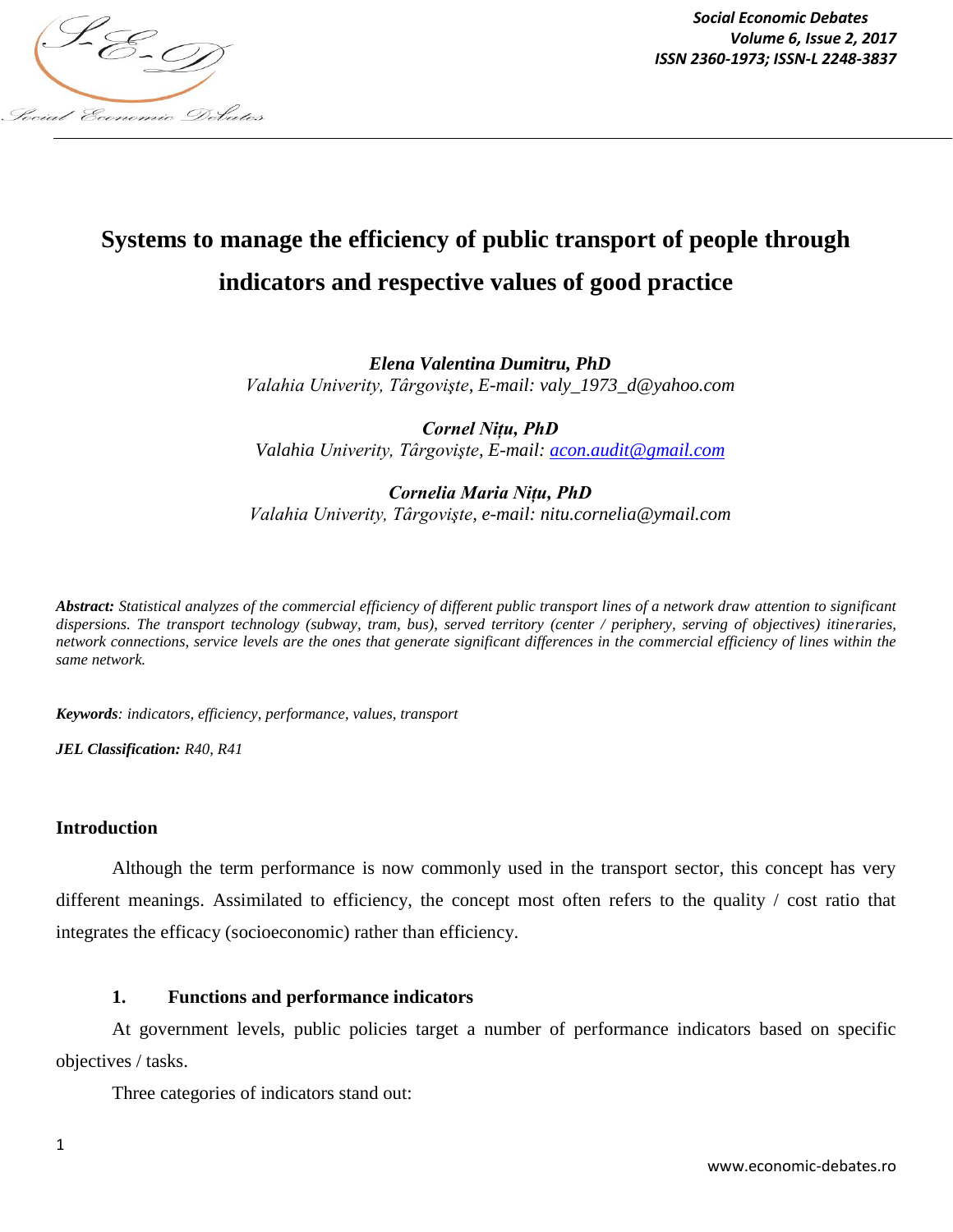focial Economic Debates

*Social Economic Debates Volume 6, Issue 2, 2017 VOIUME 0, ISSN 2360-1973; ISSN-L 2248-3837*<br>ISSN 2360-1973; ISSN-L 2248-3837

 **Socio-economic efficacy indicators** that measure beneficial public policies for the citizen (citizen's point of view);

**Service quality indicators** that aim to improve the user experience (user's point of view);

 **Efficiency indicators** aimed at optimizing the means / resources used in relation to the effects produced.

Performance analysis of a public transport network differs from the one of other public services on at least two plans:

- o on the one hand, the performance of the public transport service not only depends on **the quality of the service** offered during the journey but also on the **accessibility** of the various urban facilities (jobs, services, study, commerce, recreation);
- o on the other hand, the performance of the public transport service is integrated into a global body of a **mobility system**, defined by a set of infrastructures, ways (walking, cycling, personal motorcycle, motorcycle) and related services, including placement offers.

It results in the fact that the performance of public transport must take into account three areas:

- a. Public transport system (infrastructure, means of transport, offered technology / services);
- b. The mobility system, i.e. all mobility needs in a territory and the available offers;
- c. The urban system (the urban shape and structure that give it its specificity in operation).

Each one involves a variable number of actors involved.

In terms of users, public transport service functions and performance indicators in Table 1 can be highlighted.

Table no.1. Service functions and performance indicators of public transport

| Functions of the                                 | Performance indicators of                      |
|--------------------------------------------------|------------------------------------------------|
| public transport                                 | public transport                               |
| I. Citizens' accessibility to the territory for: | 1. Spatial access (covering the territory with |
| labor, trade, health, school, recreation, etc.   | public transport lines)                        |
| (Through an adjusted service offer)              | 2. Temporal access (frequency adapted to       |
|                                                  | demand, minimum frequency of regular           |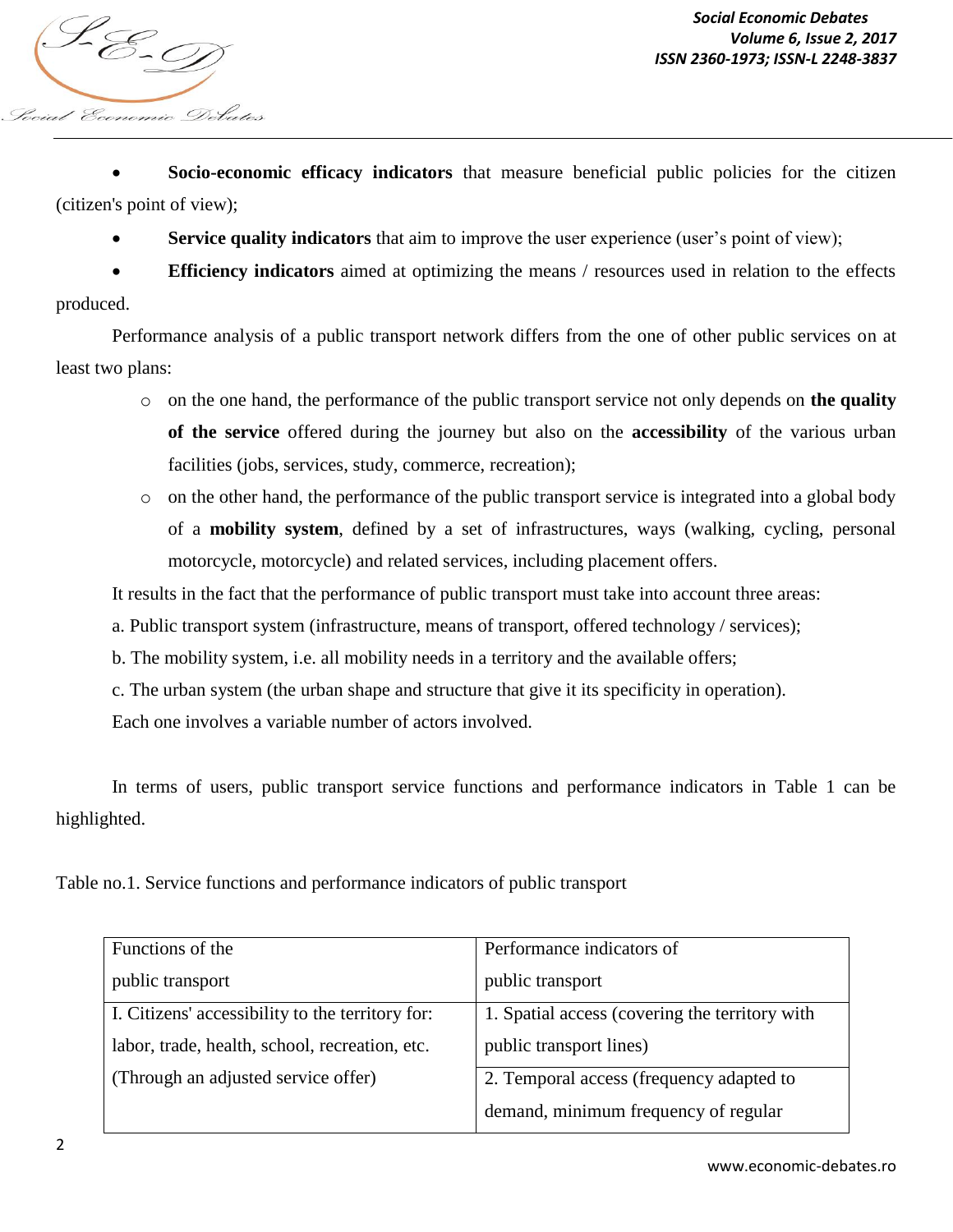

|                                                   | service, frequency at time peaks of demand)      |
|---------------------------------------------------|--------------------------------------------------|
|                                                   | 3. Intermodality (ensuring continuity and        |
|                                                   | stability of the movement)                       |
| II. Transportation available to all citizens      | 4. Ensuring access for people with reduced       |
|                                                   | mobility                                         |
|                                                   | 5. Facilitating access for people in precarious  |
|                                                   | situations                                       |
|                                                   |                                                  |
| III. Reducing individual motorized travel by      | 6. Information on timetable, schedule            |
| increasing the attractiveness of public transport | compliance, improving comfort (in the means      |
|                                                   | of transport and in the waiting areas)           |
|                                                   | 7. Ensuring continuity of service (incidents,    |
|                                                   | strikes)                                         |
| IV. Relations (communication, receptivity)        | 8. Ensuring the functional reliability of the    |
| with citizens                                     | network                                          |
|                                                   | 9. Recording and taking into account             |
|                                                   | suggestions and complaints                       |
|                                                   | 10. Transparent management and adapted to        |
|                                                   | mobility applications                            |
| V. Contributing to the quality of the             | 11. Dynamics of local and global                 |
| environment by limiting negative externalities    | environmental damage levels                      |
| VI. Ensuring economically acceptable              | 12. Ensure the integrity of the public transport |
| operation for users and for the community         | system patrimony                                 |
|                                                   | 13. Ensuring financial support for the service   |
|                                                   | (distribution of sources of revenue and          |
|                                                   | expenditure for the maintenance of operation)    |
|                                                   | 14. Ensuring a good quality / global (social)    |
|                                                   | cost ratio                                       |

*Source: Authors own contributions*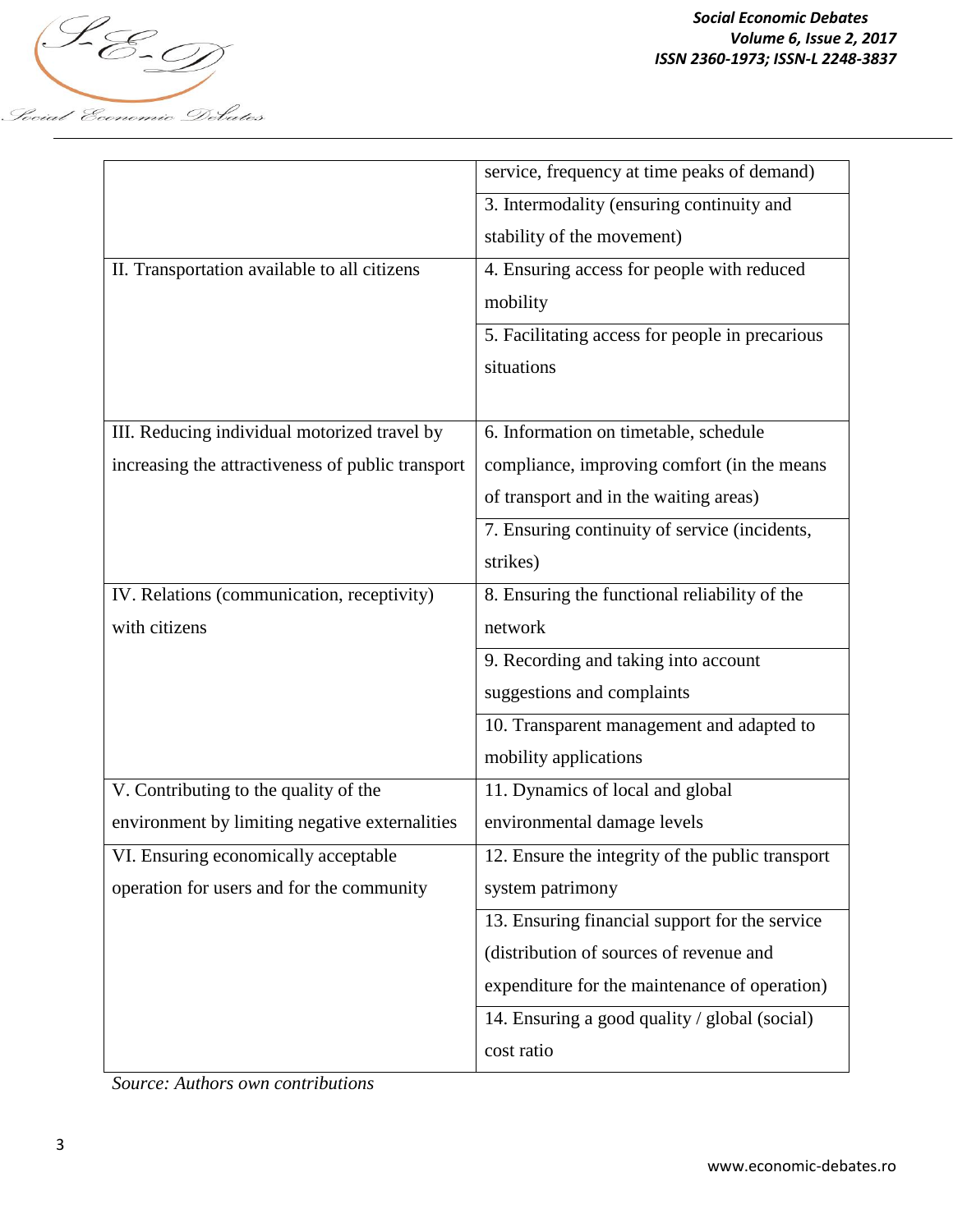There is a number of 6 functions and a set of 14 main indicators.

Social Economic Debates

The last of the indicators, "Ensuring a good quality / global (social) cost ratio", is a synthesis indicator, designed on a multi-criteria basis, to give an overview of network performance that allows dynamic examinations and comparisons with the performance of other networks. If such a system of indicators is in line with the objectives of actions to manage a public transport system, then we must note that it is slightly able to explain the results obtained and to indicate the sources of efficiency or inefficiency of the network. In other words, it is suitable for managerial needs and too comprehensive to explain performance.

## **2. Productive efficiency and commercial efficiency**

Productive efficiency is a structural objective for the enterprise undertaking the exploitation because it directly depends on the results of the activity. But, equally, the organizing authority is interested in any customer who buys a service. The standards imposed by the organizing authority have a direct consequence on the amount of means mobilized by the transport operator (energy and human resources). Many service-specific constraints make it impossible to optimize the production process as in the case of industrial production: intermediate stocks can not be made (production is instantaneous and localized), production levels can not be changed over time (daily, weekly, yearly) without undertaking major socio-economic offers, it is not possible to make a smooth evolution of the traffic conditions (speed, regularity, etc.). Certain conditions imposed as supply standards (amplitude, frequency, comfort) mean an oversize of the mobilized productive resources with a direct effect on costs.

In conclusion, optimization under constraints is difficult and most often requires marginal adjustments to the organizational authority's specifications and actions on traffic conditions (in particular by prioritizing). On the other hand, research on commercial efficiency reveals different issues within public policy.

Referring to the performance of the network and the extent to which it is used (number of passengers in relation to vehicles x km made), we are inevitably able to adjust the supply to the volume of demand. Obviously, it is easy to understand that the solution consists in suppressing low-used services (in times when demand is small) or limiting services in less dense areas (in particular peripherals) but any of these contradict the objectives of a sustainable mobility (because this attitude is not likely to reduce the share of cars in meeting mobility needs).

The interest in studying commercial efficiency does not lie in its absolute value, but in its relative values. These are the means to identify weak lines or sub-assemblies of the network that has low performance in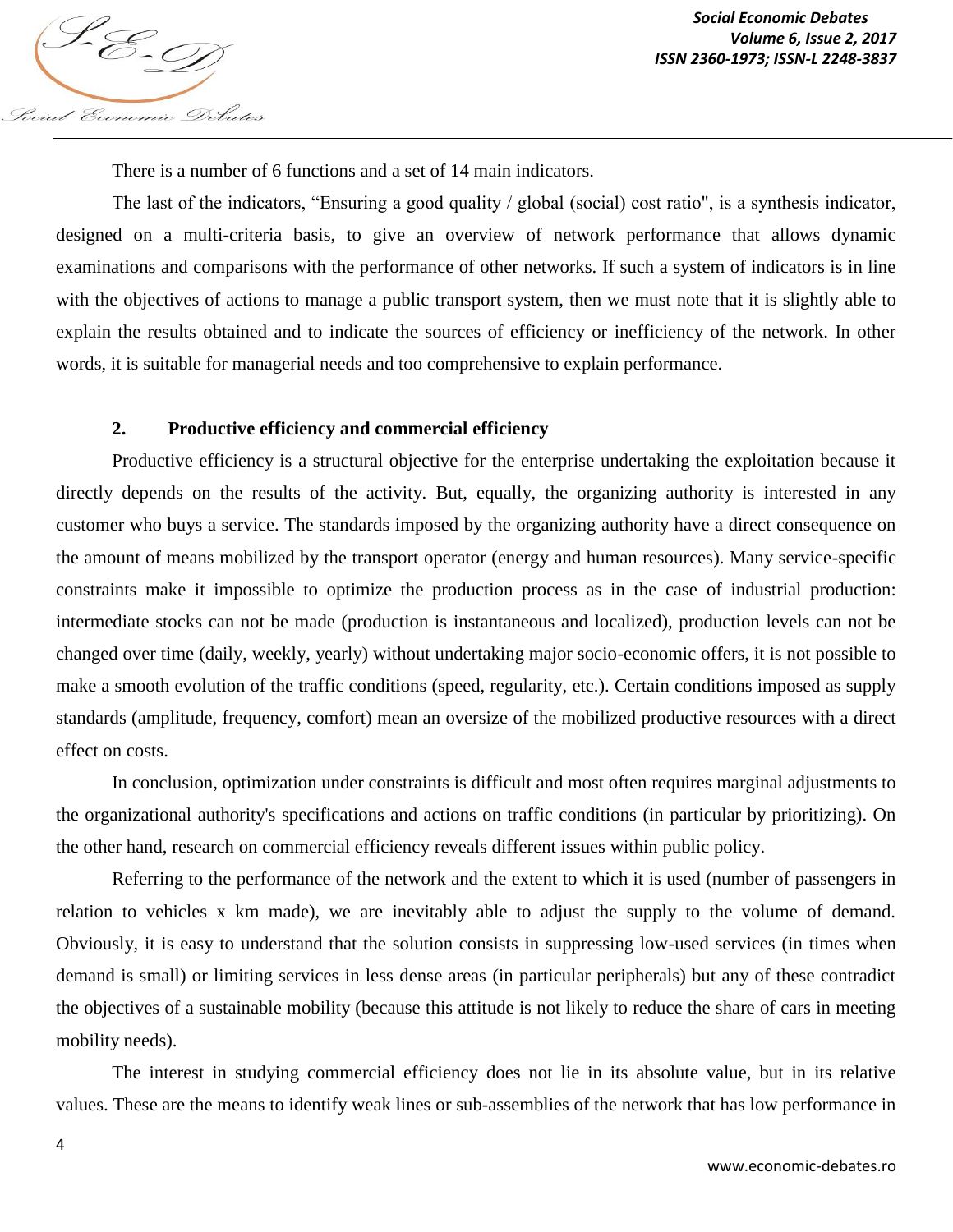

order to investigate causes and identify actions that can improve performance. The causes may be of a structural nature (inadequacy of the type of service at the level of demand) or of the nature of a gap between the offered service and the expectations of the targeted customer (a too low frequency, too long time compared with competing modes). In such cases, a more in-depth analysis of the increasingly diverse customer needs is required. The theoretical considerations suggest that the contractual relationship between the organizing authority and operators should provide incentive clauses and that ,,financial contribution rate" (the net costs incurred) which establishes a separation of industrial risk (operating costs) and trade risk (trade revenues) must provide for a better adapted form.

It is therefore appropriate (in a difficult financial context for the collectivities) to reflect on the contractual mechanisms in favor of optimizing the network. For example, through performance clauses, the operator has a greater margin of maneuver to allow the offer to be adjusted to actual service constraints.

As suggested indirectly by Figure no. 1, a global efficiency measure could be the average cost for a traveler.



Figure no. 1. The relationship between productive efficiency and commercial efficiency

*Source: Baumstark et al., 2005*